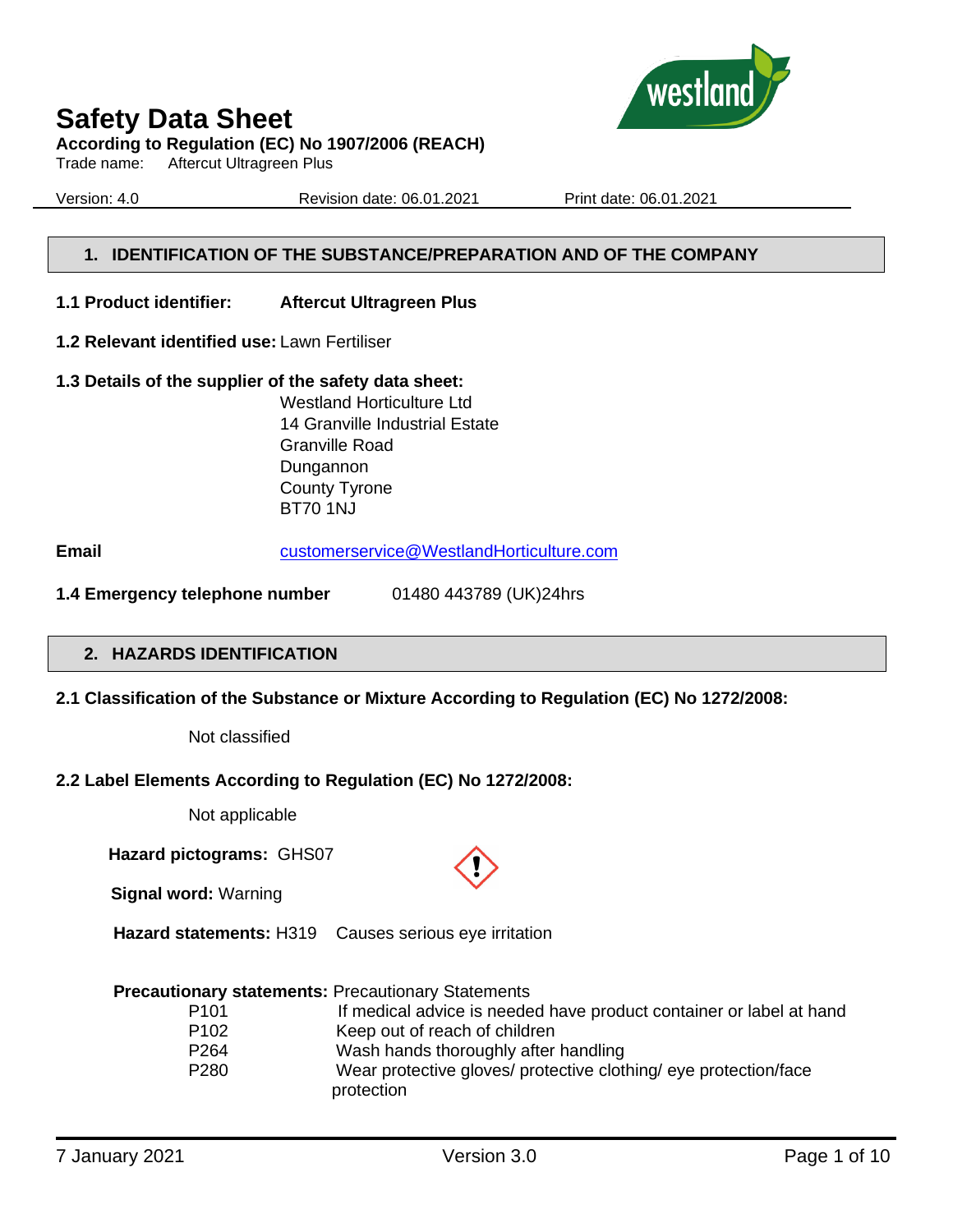

**According to Regulation (EC) No 1907/2006 (REACH)**

Trade name: Aftercut Ultragreen Plus

| Version: 4.0 |                          | Revision date: 06.01.2021 | Print date: 06.01.2021                                                                                                                                                                                  |  |
|--------------|--------------------------|---------------------------|---------------------------------------------------------------------------------------------------------------------------------------------------------------------------------------------------------|--|
|              | P305+351+338             |                           | IF IN EYES: Rinse cautiously with water for several minutes. Remove<br>contact lenses, if present and easy to do. Continue rinsing.                                                                     |  |
|              | P337+P313                |                           | If eye irritation persists: get medical advice/attention                                                                                                                                                |  |
|              | P391<br>P <sub>501</sub> | Collect spillage          | Dispose of contents/container to an approved waste disposal plant as<br>hazardous waste except for empty containers which can be disposed of in<br>the dust bin. Contact your local council for details |  |
|              |                          |                           |                                                                                                                                                                                                         |  |

#### **Supplemental Hazard information:** None

#### **3. COMPOSITION/INFORMATION ON INGREDIENTS**

#### **3.1 Substances:** N/A

**3.2 Description** Lawn fertiliser and treatment. NPK 4.0-1.0-4.0 +3MgO +Fe

#### **Hazardous Ingredients**

| Ingredient                              | <b>Identifiers</b>              | <b>Concentration</b><br>$%$ W/W | Warning<br><b>Symbols</b> | <b>Regulation (EC) No</b><br>1272/2008 (CLP)                 |
|-----------------------------------------|---------------------------------|---------------------------------|---------------------------|--------------------------------------------------------------|
| <b>Ferrous Sulphate</b><br>Heptahydrate | CAS: 7720-78-7<br>EC: 231-753-5 | $25 \%$                         | $\langle \cdot \rangle$   | Acute Tox 4; H302<br>Skin Irrit 2; H315<br>Eye Irrit 2; H319 |
| Limestone                               | CAS: 1317-65-3                  | $45 - 50%$                      | N/A                       | Substance with Workplace<br><b>Exposure Limit</b>            |

See Section 16 for the full text of the H statements declared above

| 4. FIRST AID MEASURES    |                                                                                                                                                        |  |
|--------------------------|--------------------------------------------------------------------------------------------------------------------------------------------------------|--|
| 4.1 General Information: | Have the product container, label or Material Safety Data Sheet with you when<br>calling a poison control center or physician, or going for treatment. |  |
| Inhalation:              | Move person to fresh air. Keep patient warm and at rest.<br>Get medical advice if symptoms persist or develop                                          |  |
| <b>Skin Contact:</b>     | Wash off with soap and plenty of water.<br>Get medical advice if irritation persists or develop                                                        |  |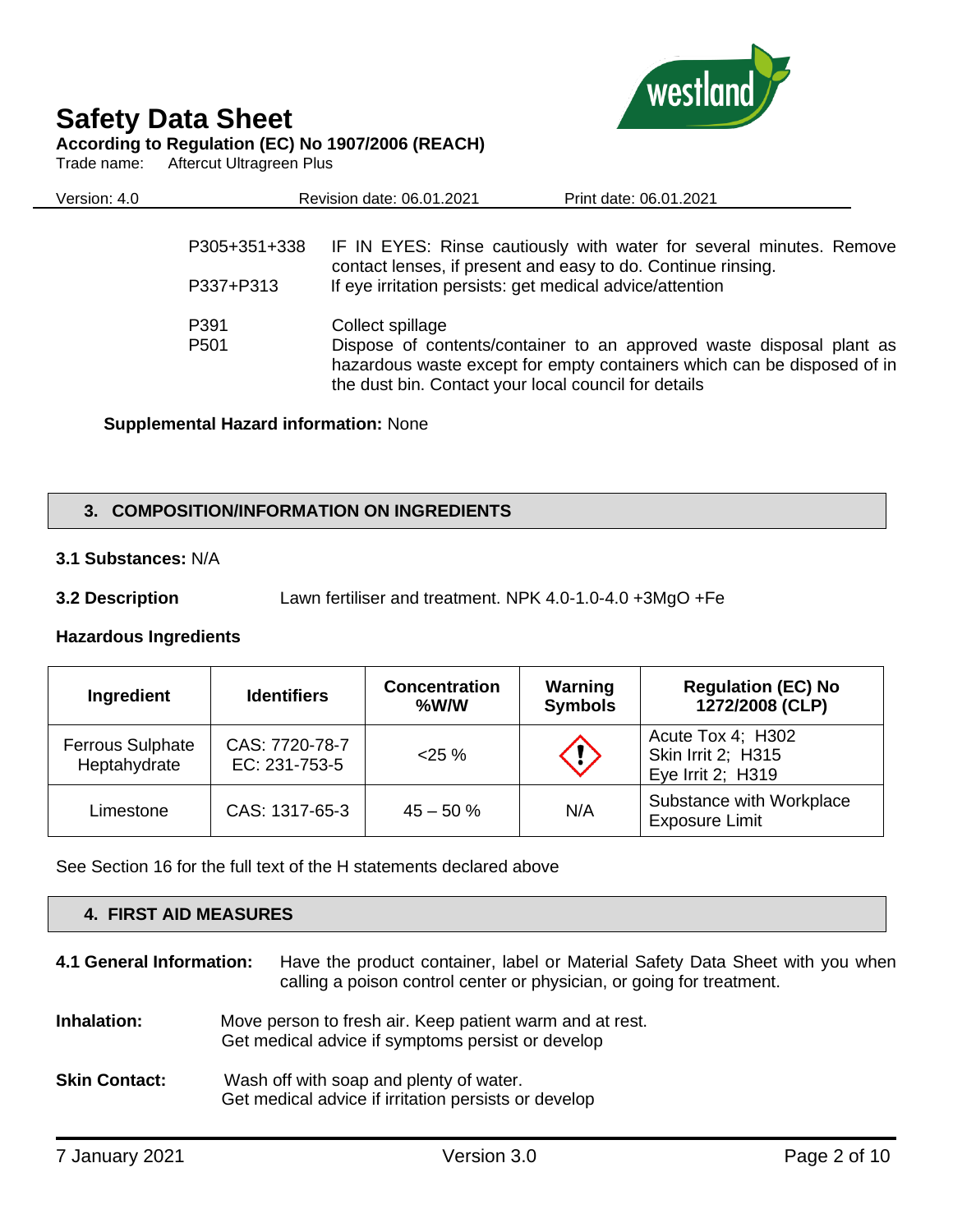

west



#### **According to Regulation (EC) No 1907/2006 (REACH)**

Trade name: Aftercut Ultragreen Plus

| Version: 4.0 | Revision date: 06.01.2021 | Print date: 06.01.2021 |
|--------------|---------------------------|------------------------|
|              |                           |                        |

**Eye Contact:** Rinse with plenty of water, also under the eyelids, for at least 15 minutes. Remove contact lenses and continue flushing. Get medical attention if symptoms persist or develop

**Ingestion:** Do not induce vomiting unless directed to do so by medical personnel Rinse out mouth and then drink water Get medical attention if symptoms persist or develop

#### **4.2 Most important symptoms and effects, both acute and delayed**: N/A

#### **4.3 Indication of any immediate medical attention and special treatment needed:** N/A

#### **5. FIRE FIGHTING MEASURES**

#### **5.1 Extinguishing Media:**

Use foam, carbon dioxide, dry powder or sand The mixture is not classified as flammable as such extinguishing media should be chosen as appropriate for surrounding materials.

#### **5.2 Specific Hazards Arising From the Substance or Mixture:**

Fire will produce hazardous products of combustion Exposure to decomposition products may be a hazard to health.

#### **5.3 Advice for Fire Fighters:**

Wear full protective clothing and self-contained breathing apparatus if required

#### **Additional Information:**

Cool endangered containers with water spray

Do not allow molten material or run-off from fire fighting to enter drains or water courses.

If fire run-off water enters drains or water course, inform the appropriate water authorities immediately

#### **6. ACCIDENTAL RELEASE MEASURES**

#### **6.1 Personal Precautions, Protective Equipment and Emergency Procedures:**

Avoid formation / breathing of dust Avoid contact with skin and eyes Ensure adequate ventilation Use Personal Protective Equipment: coveralls, gloves and eye/face protection

#### **6.2 Environmental Precautions:**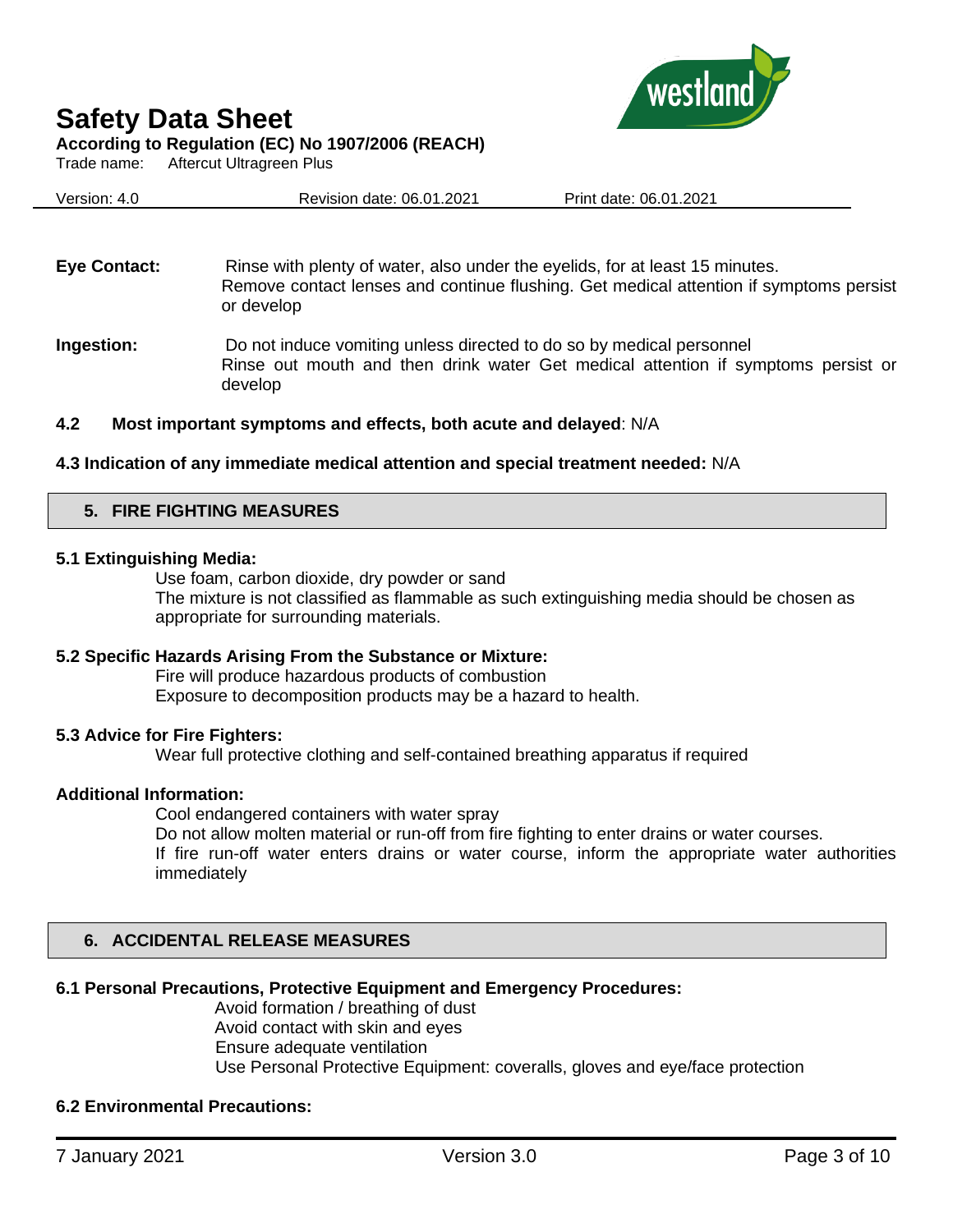

#### **According to Regulation (EC) No 1907/2006 (REACH)**

Trade name: Aftercut Ultragreen Plus

Version: 4.0 Revision date: 06.01.2021 Print date: 06.01.2021

Avoid dispersal of spilled material and runoff and contact with soil, waterways, drains and sewers

#### **6.3 Methods and Materials for Containment and Cleaning Up:**

Vacuum or sweep up material.

Place into suitable labelled containers for disposal according to local / national regulations

**Additional information:** If large quantities of the product contaminates water courses or drains (including via contaminated soil & vegetation), inform respective authorities.

#### **7. HANDLING AND STORAGE**

#### **7.1 Precautions for safe handling**

- Prevent dust formation and inhalation
- Avoid contact with eyes and skin
- Wear gloves when handling the product over long periods of time
- Do not eat, drink or smoke when using this product
- Take off contaminated clothing and wash before reuse
- Avoid unnecessary exposure to atmosphere to prevent moisture pick up
- Wash hands and observe good hygiene practice after handling this product
- Do not spread onto surfaces other than grass to avoid staining

#### **7.2 Conditions for safe storage, including any incompatibilities**

- Keep containers closed tightly in a dry, cool and well-ventilated place.
- Keep product in original labelled containers
- Storage areas should be appropriately sited to prevent contamination of drains or watercourses
- Keep out of the reach of children

#### **7.3 Specific End Uses**:

Use as a fertiliser according to the instruction on the label

#### **8. EXPOSURE CONTROLS / PERSONAL PROTECTION**

#### **8.1 Control Parameters**

Ingredients with limit values that require monitoring at the workplace: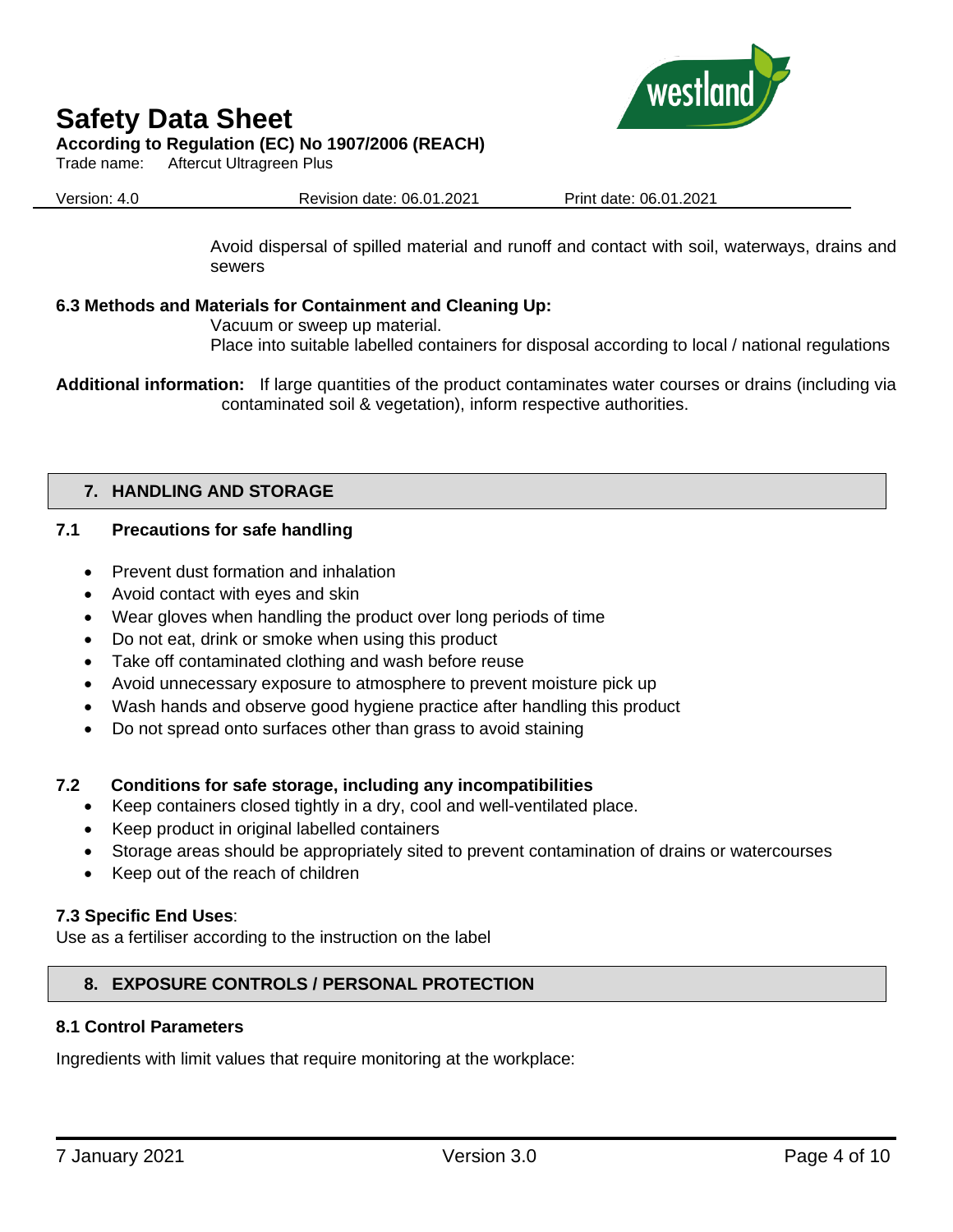

#### **According to Regulation (EC) No 1907/2006 (REACH)**

Trade name: Aftercut Ultragreen Plus

Version: 4.0 Revision date: 06.01.2021 Print date: 06.01.2021

|            | <b>Work Exposure Limit (WEL)</b>                                      |                                                                  |  |  |
|------------|-----------------------------------------------------------------------|------------------------------------------------------------------|--|--|
| Ingredient | <b>Long-term Exposure Limit</b><br>(8-hr TWA reference period)        | <b>Short-term Exposure Limit</b><br>(15 minute reference period) |  |  |
| Iron salts | $1$ mg/m $3$                                                          | 2 mg/m $3$                                                       |  |  |
| Limestone  | Total inhalable 10 mg/m <sup>3</sup><br>Respirable 4mg/m <sup>3</sup> | N/A                                                              |  |  |

#### **8.2 Exposure Controls:** N/A

**8.2.1 Appropriate engineering controls:** No special ventilation requirements.

Avoid high dust concentration and provide ventilation where necessary

#### **8.2.2 Personal protective equipment:**

A risk assessment based on the task being performed and the risks involved should be carried out to determine personal protection equipment required When selecting personal protective equipment, seek appropriate professional advice. Personal protective equipment should be certified to appropriate standards.

- **Respiratory Protection:** Not necessary if room is well ventilated Use suitable dust respirator if dust concentration is high (Filter P2)
- **Hand Protection:** Wear suitable gloves when handling the product over long periods or if a risk assessment indicates this is necessary. Gloves complying with EN420
- **Eye Protection:** Wear eye protection when a risk assessment indicates this is necessary to avoid exposure to dust. Safety glasses complying with EN166 as a minimum

**Skin and Body Protection:** Protective work clothing

#### **8.2.3 Environmental exposure controls:** N/A

#### **9. PHYSICAL AND CHEMICAL PROPERTIES**

#### **9.1 Information on basic physical and chemical properties**

**Appearance:** solid brown/grey granules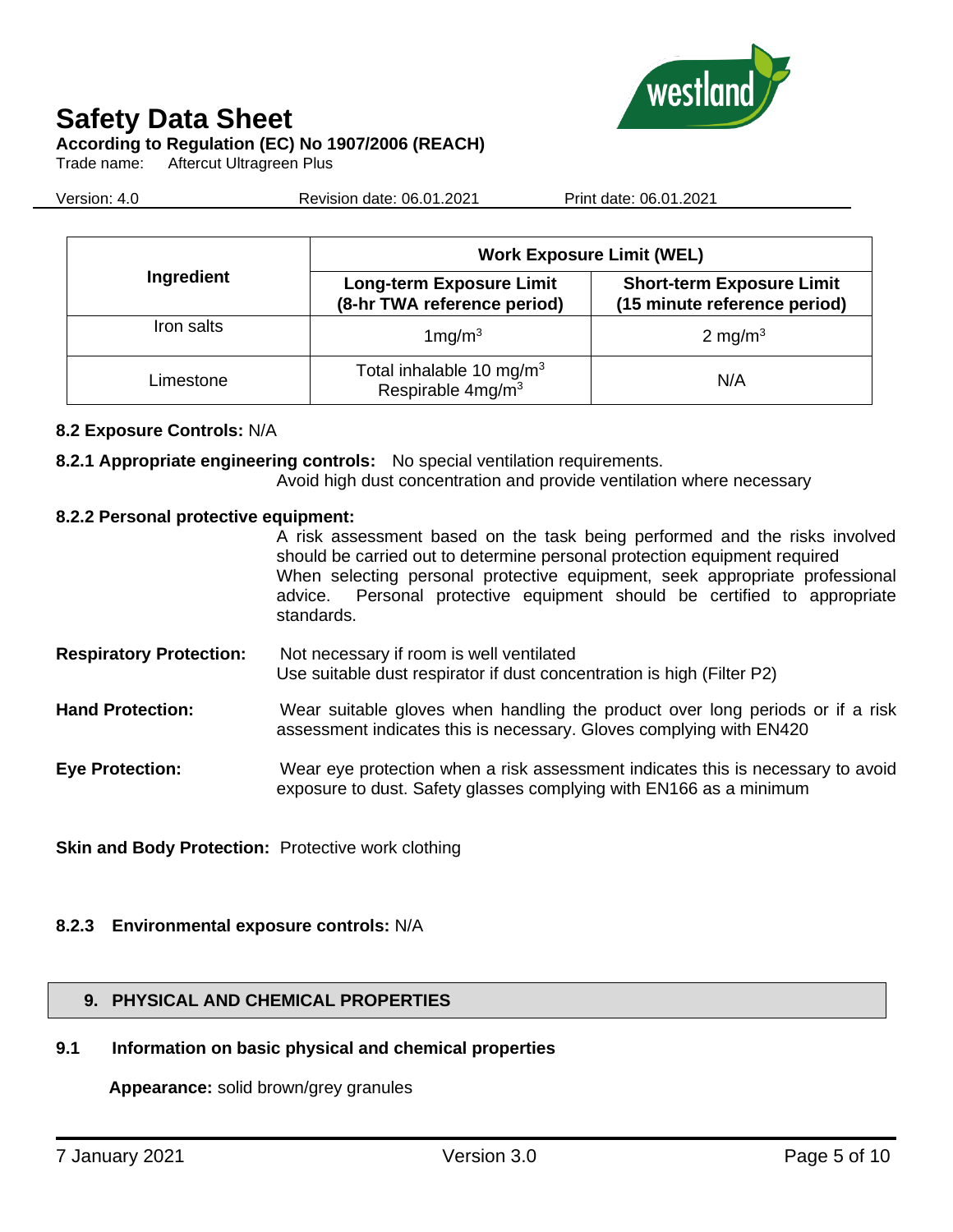

#### **According to Regulation (EC) No 1907/2006 (REACH)**

Trade name: Aftercut Ultragreen Plus

Version: 4.0 Revision date: 06.01.2021 Print date: 06.01.2021

**Physical state:** solid

**Colour:** brown/grey

**Odour:** characteristic

**Odour threshold:** None

#### **9.2 Other information:**

|                                                 | Value          | <b>Concentration</b> | <b>Method</b>  | <b>Temperature</b> | <b>Pressure</b> | Remark         |
|-------------------------------------------------|----------------|----------------------|----------------|--------------------|-----------------|----------------|
| pH                                              | $5.5 - 7.0$    | $\blacksquare$       | $\blacksquare$ | 20 °C              | $\blacksquare$  | $\blacksquare$ |
| Melting point/freezing point                    | $\blacksquare$ |                      | $\blacksquare$ |                    | $\blacksquare$  |                |
| Initial boiling point/boiling<br>range          | $\blacksquare$ |                      |                |                    | $\blacksquare$  |                |
| Flash point                                     | $\blacksquare$ | $\blacksquare$       | $\blacksquare$ | $\blacksquare$     | $\blacksquare$  | $\blacksquare$ |
| Evaporation rate                                | $\blacksquare$ | $\blacksquare$       | $\blacksquare$ | $\blacksquare$     | $\blacksquare$  | $\blacksquare$ |
| Flammability (solid, gas)                       | $\blacksquare$ | $\blacksquare$       | $\blacksquare$ | $\blacksquare$     | $\blacksquare$  | $\blacksquare$ |
| Upper/lower flammability or<br>explosive limits | $\blacksquare$ | -                    | ۰              |                    | $\blacksquare$  |                |
| Upper explosive limits                          | $\blacksquare$ | $\blacksquare$       | $\blacksquare$ | $\blacksquare$     | $\blacksquare$  | $\blacksquare$ |
| Lower explosive limits                          | $\blacksquare$ | $\blacksquare$       | $\blacksquare$ | $\blacksquare$     | $\blacksquare$  | $\blacksquare$ |
| Vapour pressure                                 | $\blacksquare$ | $\blacksquare$       | $\blacksquare$ | $\blacksquare$     | $\blacksquare$  | $\blacksquare$ |
| Vapour density                                  | $\blacksquare$ | $\blacksquare$       | $\blacksquare$ | $\blacksquare$     | $\blacksquare$  | $\blacksquare$ |
| Relative density                                | 1.10kg/l       | $\blacksquare$       | $\blacksquare$ | $\blacksquare$     |                 | $\blacksquare$ |
| Solubility(ies)                                 |                | ۰                    | $\blacksquare$ |                    | ۰               |                |
| Partition coefficient:                          |                |                      |                |                    | $\blacksquare$  |                |
| n-octanol/water                                 |                |                      |                |                    |                 |                |
| Auto-ignition temperature                       | $\blacksquare$ | $\blacksquare$       | $\blacksquare$ | $\blacksquare$     | $\blacksquare$  | $\blacksquare$ |
| Decomposition<br>temperature                    | $\blacksquare$ | -                    |                |                    | $\blacksquare$  |                |
| Viscosity                                       | $\blacksquare$ | $\blacksquare$       | $\blacksquare$ | $\blacksquare$     | $\blacksquare$  | $\blacksquare$ |
| Viscosity, dynamic                              | $\blacksquare$ | $\blacksquare$       | $\blacksquare$ | $\blacksquare$     | $\blacksquare$  | $\blacksquare$ |
| Viscosity, cinematic                            | $\blacksquare$ | ۰                    | $\blacksquare$ | $\blacksquare$     | $\blacksquare$  | $\blacksquare$ |
| <b>Explosive properties</b>                     | $\blacksquare$ | ۰                    | $\blacksquare$ | $\blacksquare$     | $\blacksquare$  | $\blacksquare$ |
|                                                 |                |                      |                |                    |                 |                |
| Oxidising properties                            |                |                      |                |                    |                 |                |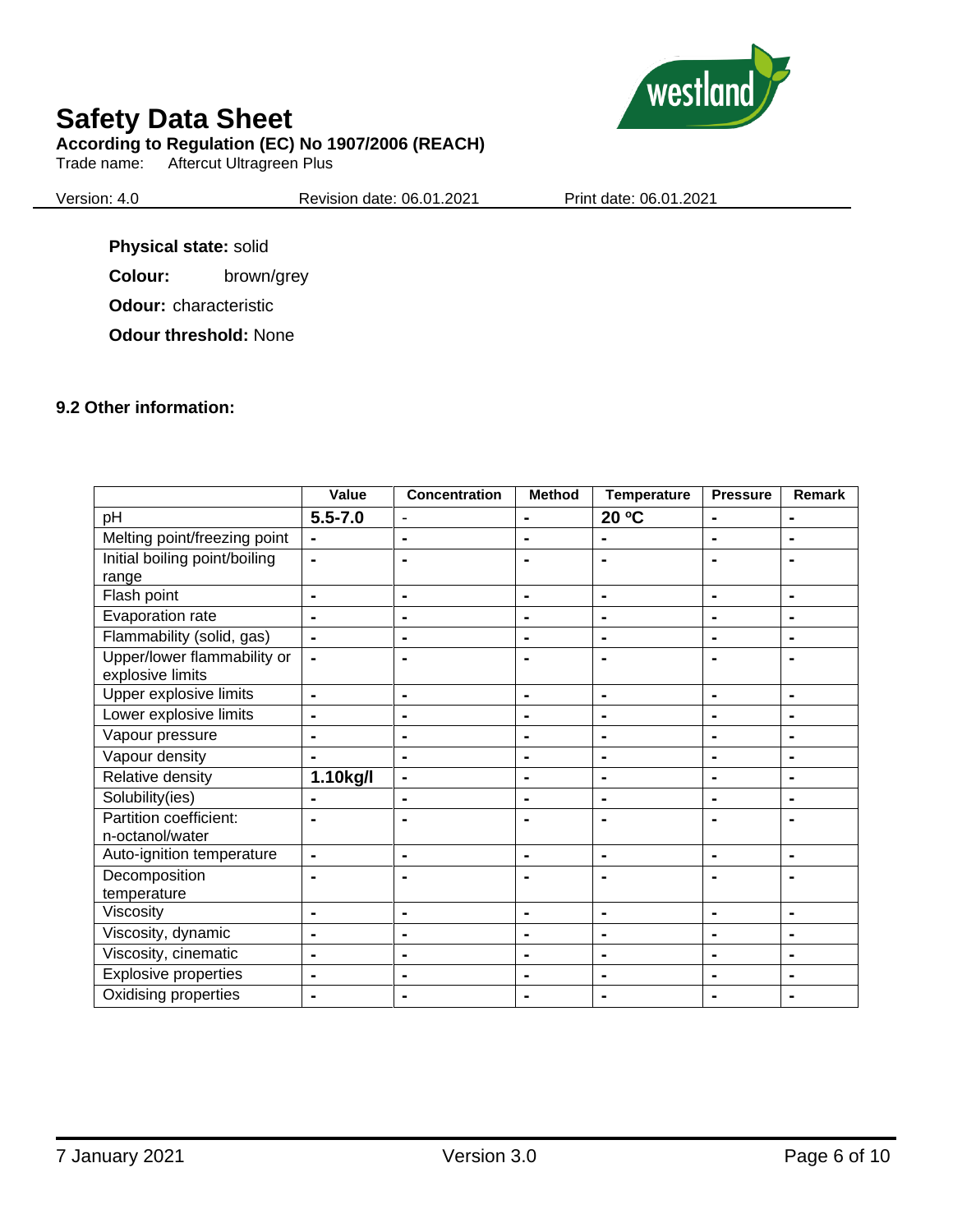

**According to Regulation (EC) No 1907/2006 (REACH)**

Trade name: Aftercut Ultragreen Plus

Version: 4.0 Revision date: 06.01.2021 Print date: 06.01.2021

#### **10. STABILITY AND REACTIVITY**

**10.1 Reactivity:** Stable under normal conditions of storage, handling and use

**10.2 Chemical Stability:** Stable under normal conditions of storage, handling and use

- **10.3 Possibility of hazardous reactions**: Hazardous reactions will not occur under normal transport or storage conditions.
- **10.4 Conditions To Avoid**: Extremes of temperature

**10.5 Incompatible Materials**: Information not available

**10.6 Hazardous decomposition products**:Heating or fire can release toxic or irritant vapours and fumes

#### **11. TOXICOLOGICAL INFORMATION**

#### **Toxicokinetics, metabolism and distribution**

#### **11.1 Information on toxicological effects**

The product has not been tested. The statements on toxicology have been derived from the properties of the individual components.

**Acute Toxicity:** Information on ingredients below: Ferrous Sulphate Heptahydrate: Median lethal dose Oral, LD50 319 mg/kg (Rat)

**Skin corrosion/Irritation:** The mixture is not classified as skin irritant based on formulation components

**Eye damage/Irritation:** The mixture is not classified for eye damage based on formulation components

**Respiratory or Skin Sensitization:** The mixture is not classified as a sensitizer based on formulation components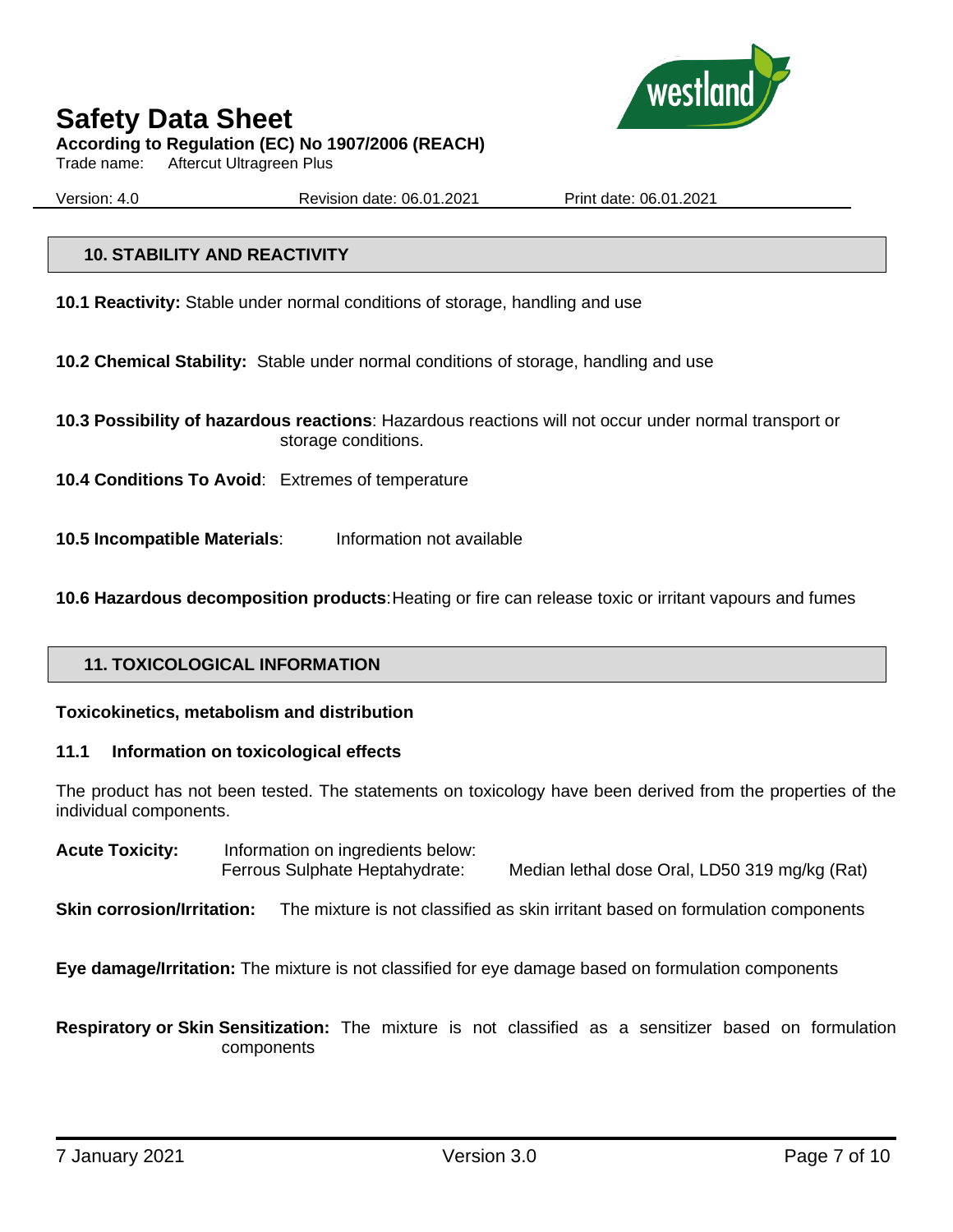

**According to Regulation (EC) No 1907/2006 (REACH)**

Trade name: Aftercut Ultragreen Plus

Version: 4.0 Revision date: 06.01.2021 Print date: 06.01.2021

#### **CMR effects (carcinogenity, mutagenicity and toxicity for reproduction)**

The mixture is not classified as mutagenic, carcinogen, reproductive toxic or aspiration hazard based on formulation components

#### **12. ECOLOGICAL INFORMATION**

The mixture has not been tested. The mixture is not classified for environmental hazard based on formulation components

- **12.1 Toxicity:** Information on ingredients below
	- **Toxicity To Fish: Ferrous Sulphate:** LC50 Onchorhynchus mykiss (Rainbow trout), 86.2 mg/l, 96h
	- **Toxicity To Aquatic Invertebrates: Ferrous Sulphate:** EC50 Daphnia magna (water flea), 1-10 mg/l, 48h
- **12.2 Persistence and Degradability:** No information available on mixture **12.3 Bioaccumulative Potential:** No information available on mixture **12.4 Mobility in Soil:** No information available on mixture **12.5 PBT and vPvB assessment:** No information available on mixture **12.6 Other adverse effects:** Information not available

#### **13. DISPOSAL CONSIDERATIONS**

#### **13.1 Waste treatment methods**

| <b>Product:</b>                                          | Do not contaminate ponds, waterways or ditches with significant quantities of<br>product                                                                                                                                                                                          |
|----------------------------------------------------------|-----------------------------------------------------------------------------------------------------------------------------------------------------------------------------------------------------------------------------------------------------------------------------------|
|                                                          | Check if agriculture use is possible. Dispose of by use on farm as a fertiliser, by<br>spreading thinly on open ground<br>Where possible recycling is preferred to disposal or incineration.<br>If recycling is not practicable, dispose of in compliance with local regulations. |
| <b>Contaminated Packaging:</b> Empty remaining contents. | Completely empty containers can be put in the bin or disposed of in compliance<br>with applicable local regulations                                                                                                                                                               |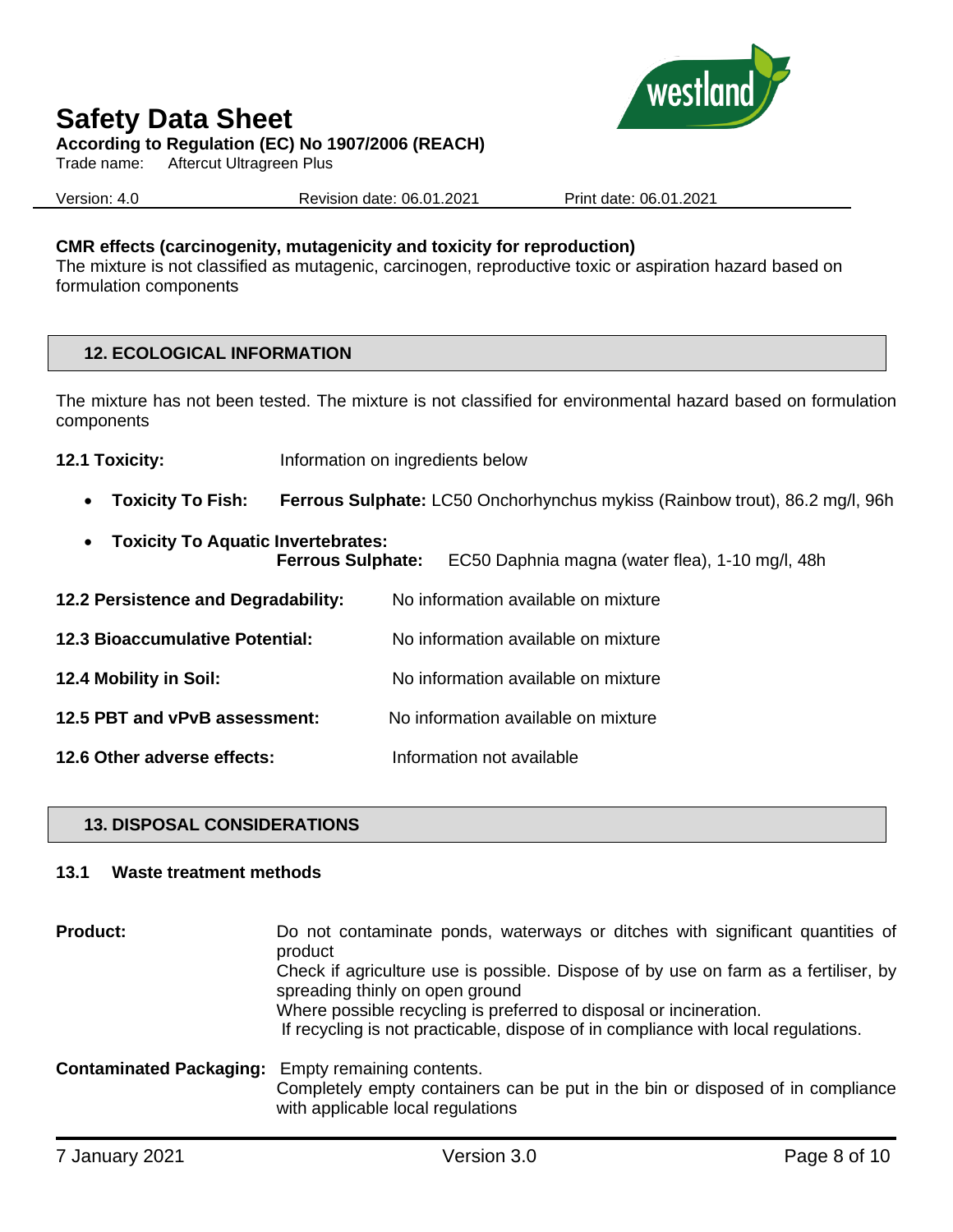

### **Safety Data Sheet According to Regulation (EC) No 1907/2006 (REACH)**

Trade name: Aftercut Ultragreen Plus

Version: 4.0 Revision date: 06.01.2021 Print date: 06.01.2021

#### **14. TRANSPORT INFORMATION**

|                    | <b>Land transport</b><br>(ADR/RID) | <b>Inland waterway</b><br>transport (ADN) | Sea transport<br>(IMDG) | Air transport<br>$(ICAO-TI)$<br><b>IATA-DGR)</b> |
|--------------------|------------------------------------|-------------------------------------------|-------------------------|--------------------------------------------------|
| UN No.             | Not dangerous                      | Not dangerous                             | Not dangerous           | Not dangerous                                    |
| 14.1               | goods                              | goods                                     | goods                   | goods                                            |
| 14.2 UN Proper     | Not dangerous                      | Not dangerous                             | Not dangerous           | Not dangerous                                    |
| shipping name      | goods                              | goods                                     | goods                   | goods                                            |
| 14.3 Transport     | Not dangerous                      | Not dangerous                             | Not dangerous           | Not dangerous                                    |
| hazard class(es)   | goods                              | goods                                     | goods                   | goods                                            |
| Hazard label(s)    | Not dangerous                      | Not dangerous                             | Not dangerous           | Not dangerous                                    |
|                    | goods                              | goods                                     | goods                   | goods                                            |
| Packing group      | Not dangerous                      | Not dangerous                             | Not dangerous           | Not dangerous                                    |
| 14.4               | goods                              | goods                                     | goods                   | goods                                            |
| 14.5 Environmental | Not dangerous                      | Not dangerous                             | Not dangerous           | Not dangerous                                    |
| hazards            | goods                              | goods                                     | goods                   | goods                                            |

#### **14.6 Special precautions for user:** None

#### **14.7 Transport in bulk according to Annex II of MARPOL 73/78 and the IBC Code**

**Additional information:** N/A

#### **15. REGULATORY INFORMATION**

#### **15.1 Safety, health and environmental regulations/legislation specific for the substance of mixture:**

This mixture is classified in accordance with Regulation 1272/2008.

**15.2 Chemical Safety Assessment:** A Chemical Safety Assessment has not been undertaken for this mixture